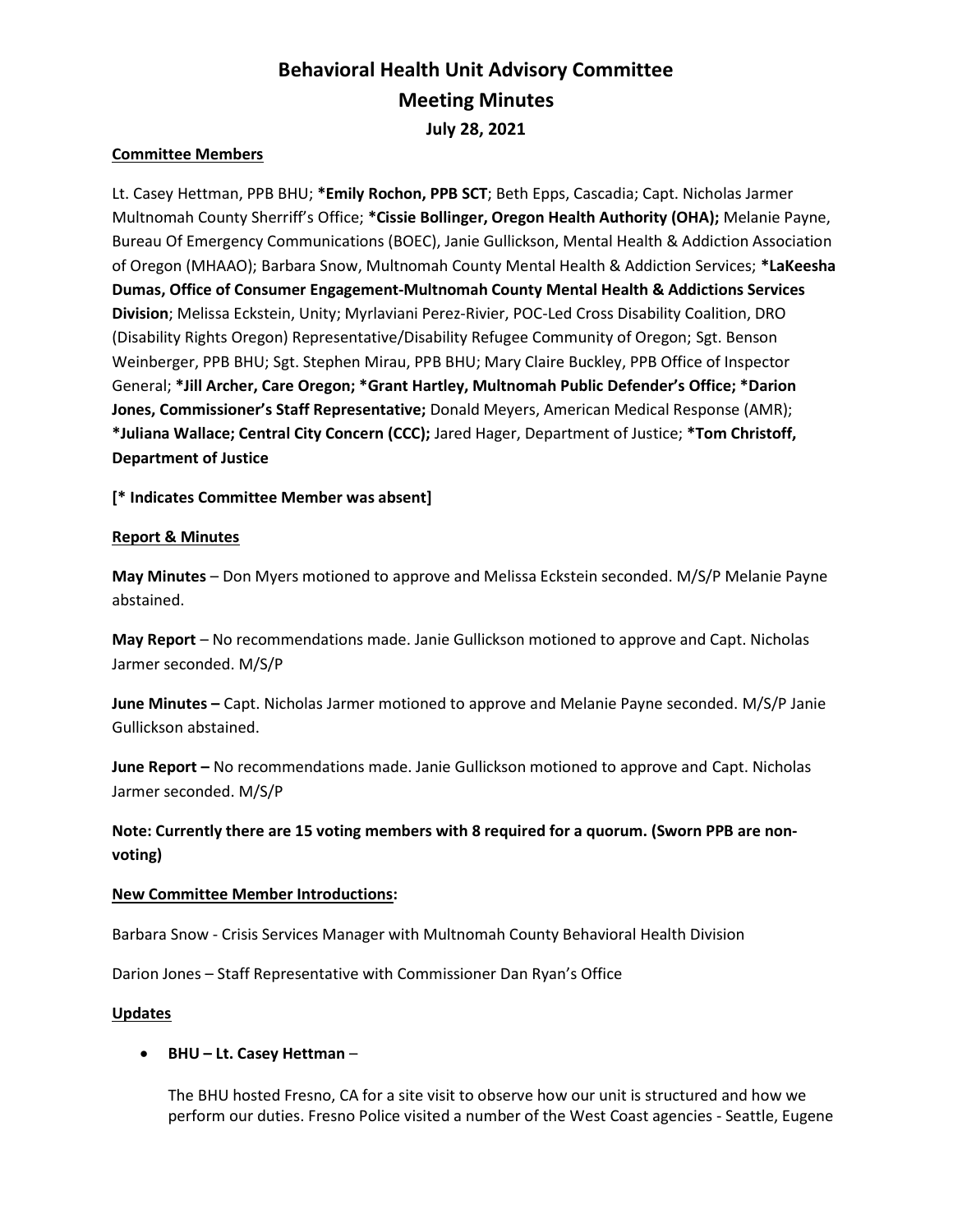# BHUAC Meeting Minutes 07/28/2021

(CAHOOTS), etc. They were examining BHU to potentially utilize our model within their own agency.

BHU now falls under the Tactical Operations Division (TOD). This division name may change to the, "Specialized Resources Division" soon but this is still under review. The division consists of units such as Air Support, Crisis Negotiation Team (CNT) and the Emergency Management Unit. Commander Art Nakamura who was previously the CNT Commander for many years is the Commander for the TOD Division.

## PRESENTATIONS:

Crime Analyst, Frank Silva presented a use of force PDF which was reviewed by the group.

PPB tracks a number of data points to include the number of calls with a mental health influence and those which involve a use of force. Current data shows that out of all calls for service, 8-9% of calls are believed to have a mental health influence. Of those calls with a mental health nexus, less than one percent (.07%) of calls involve a use of force event. Of these force incidents, more than half are Category IV force events. Examples of a Category IV force include: resisted handcuffing, force against resistance, and pointing of a firearm. When a use of force event occurs, a Sergeant must complete an after-action report and the event must be thoroughly investigated and documented.

Police Officer and Director Hold Reports have been trending upwards and increasing in the last couple of months. We are not entirely certain why this is occurring. One significant consideration that may be a contributing factor to this data is the abrupt closure of the sobering center.

 Crisis Intervention Training (CIT) Coordinator, Chase Bryson presented a review of crisis intervention training for firefighters.

PPB CIT started a partnered with the Portland Fire Bureau approximately one year ago, in relation to Crisis Intervention trainings. A Portland Fire and Rescue Lieutenant reached out to PPB regarding CIT work and how to effectively navigate crisis events that Fire personnel may arrive at prior to police. They are often the first responders on the scene and they felt ill equipped to deal with this situation as they do not get much training on this topic.

Funding was successfully secured for the classes and three separate two-day classes took place. The primary goal from the Fire Bureau and the Police Bureau is to work as a team. It was a very successful training to be a part of because 56 people total participated. Two BHU clinicians participated as roll-players in scenario-based trainings and Portland Street Response (PSR) were also in attendance.

Both bureaus would like to maintain this partnership moving forward. Teamwork needs to happen to successfully move forward. There will be future opportunities for Fire to come out and run scenarios with the police.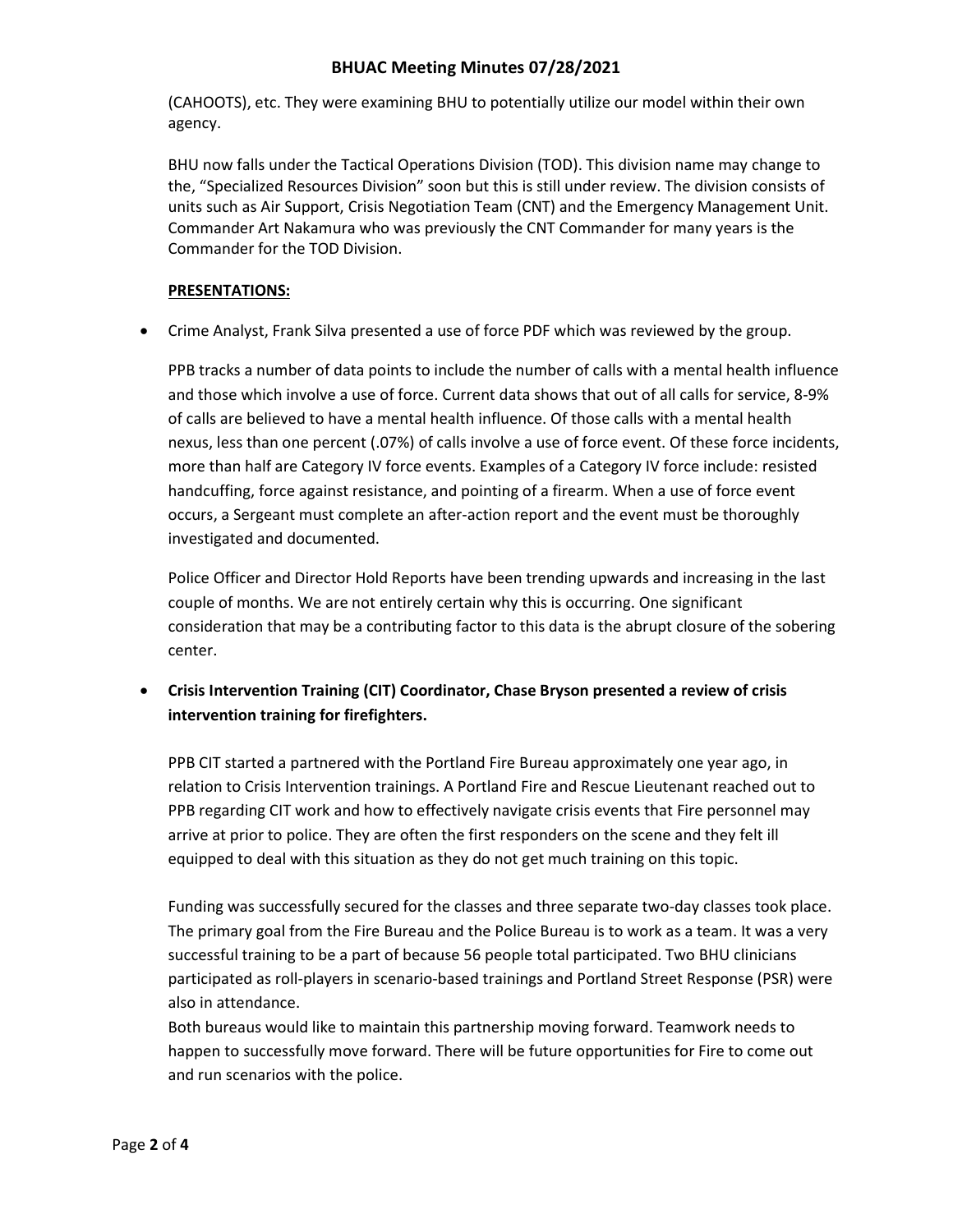# BHUAC Meeting Minutes 07/28/2021

A flow chart was created for the new plan-> initial connection with individual to the, "Primary Communicator" -> a secondary point person with the Fire Bureau will be tasked to direct traffic and brief police upon arrival -> once police arrive the call will generally transition to police for primary communication with individual and CIT management.

 Bureau of Emergency Communications (BOEC) presentation regarding Crisis Intervention Training (CIT) for Dispatchers and new process for suicide-related calls to BOEC- ProQA \*Multnomah County Crisis Line is now called the Behavioral Health Call Center. \*

When a caller says they are suicidal 911 Dispatchers triage the call to determine:

- 1. Do they have a plan?
- 2. Do they have the means to carry out their plan?

BOEC dispatches ECIT for response to suicidal callers when:

- o The subject is threatening has a weapon
- o The subject is threatening to jump from a bridge or structure
- o The subject has plans and the means to carry out those plans (like overdose)

Not all suicidal callers meet these criteria. Depending on the severity of the call, BOEC may determine that a transfer to the Behavioral Health Call Center (BHCC), (formerly known as the Multnomah County Crisis Line) may be the most appropriate response. The BHCC provides mental health assistance to the caller, helps create a safety plan, connects them to a provider and assists with transport to the Walk-in Clinic, if appropriate. Over the last year, BOEC transferred 591 calls to the BHCC.

If the caller requests an ambulance, they bypass the triage portion, and an ambulance is sent out immediately. This may not provide the care the caller needs.

BOEC is utilizing a new medical triage program called ProQA. It is essentially a flow chart set up with an, "If this, then that," approach. Key questions include:

- $\blacksquare$  Is s/he violent?
- Does s/he have a weapon?
- Where is s/he right now?
- Is this a suicide attempt?
- Is s/he completely alert?

Based on the responses to the questions, the system recommends which medical assistance should be dispatched. With this new program in place, BOEC can direct callers to the BHCC even when they request an ambulance.

As this represents a change to the way BOEC is dispatching resources, BOEC requests BHUAC's review and feedback about dispatching these previously classified medical calls to the BHCC.